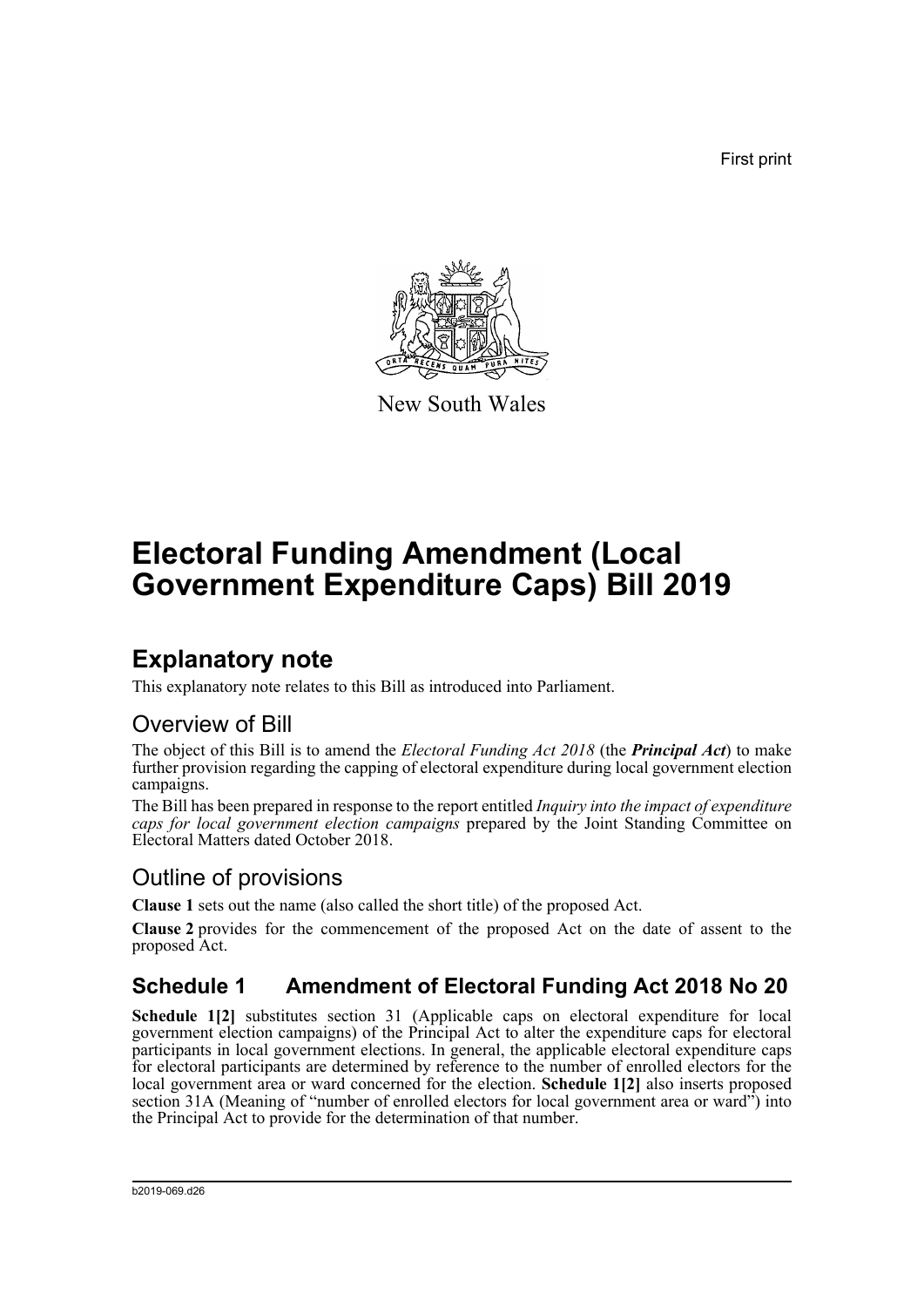**Schedule 1[1] and [3]–[10]** make consequential amendments to sections 4 (Definitions) and 32 (Aggregation of applicable caps—local government election campaigns) of the Principal Act.

**Schedule 1[11]** inserts savings and transitional provisions to deal with the determination of the number of enrolled electors in local government areas and wards for the purpose of calculating applicable electoral expenditure caps for the September 2020 local government elections.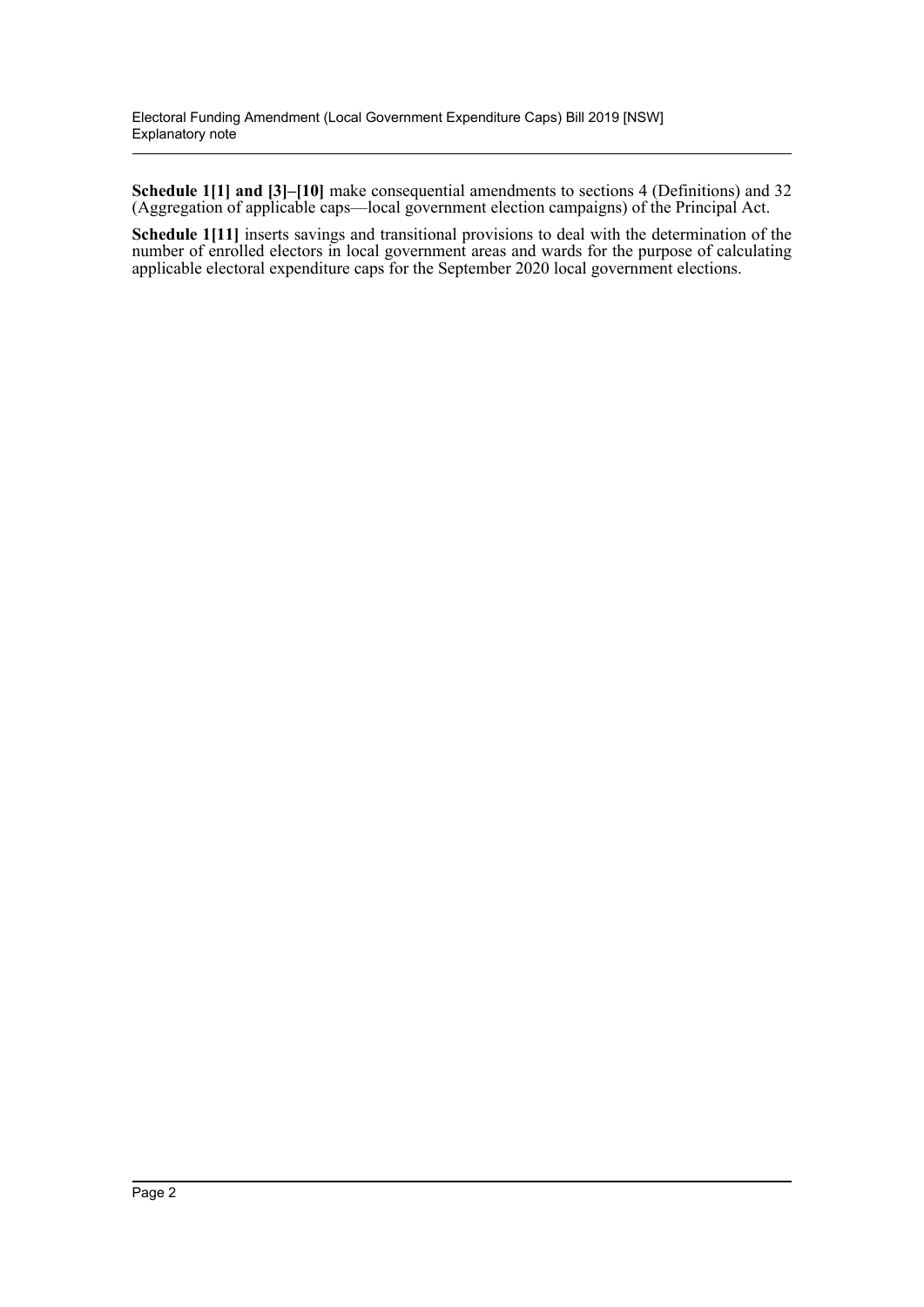First print



New South Wales

# **Electoral Funding Amendment (Local Government Expenditure Caps) Bill 2019**

## **Contents**

| <b>Schedule 1</b> | Amendment of Electoral Funding Act 2018 No 20 |      |
|-------------------|-----------------------------------------------|------|
|                   | 2 Commencement                                |      |
|                   | Name of Act                                   |      |
|                   |                                               | Page |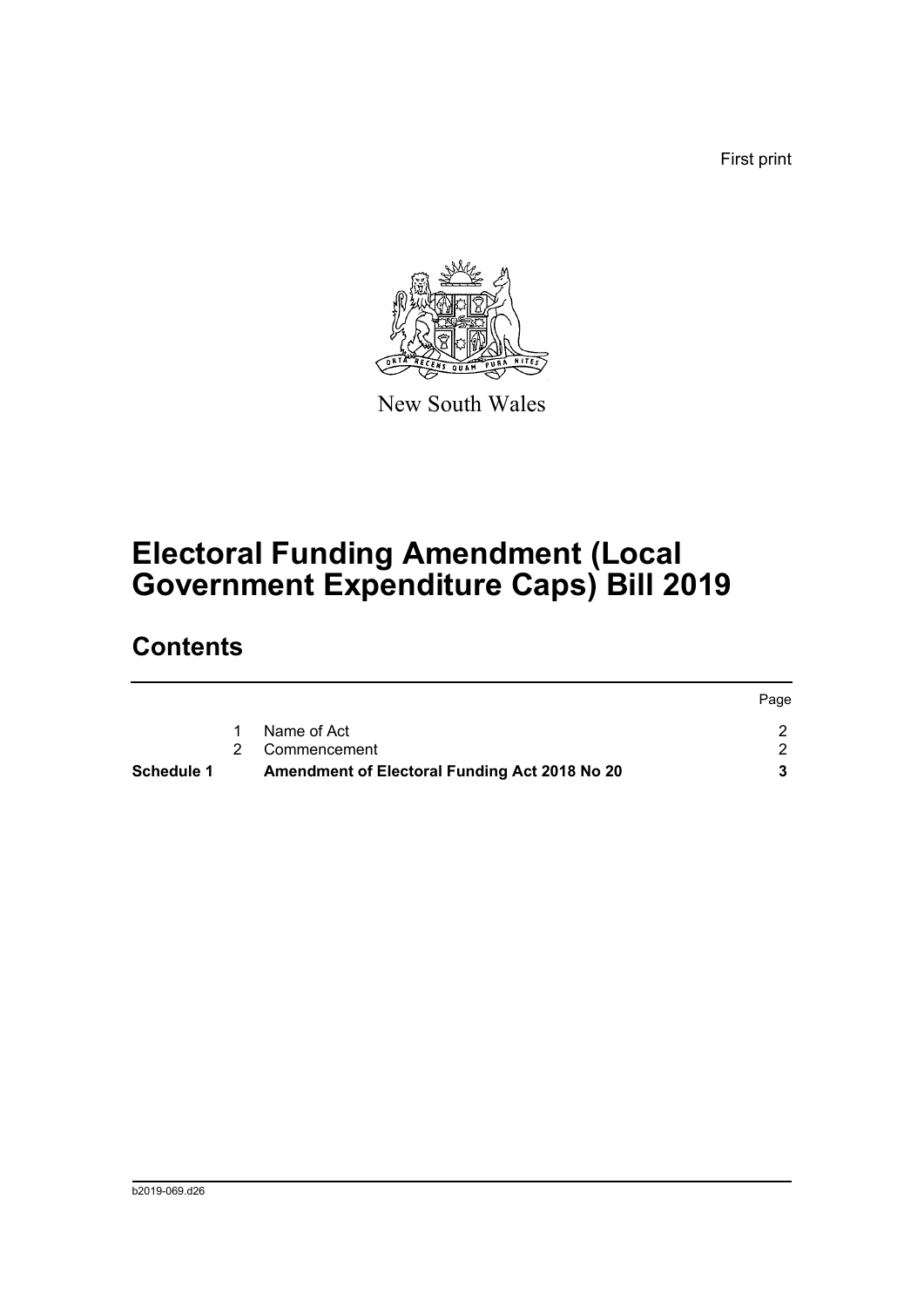

New South Wales

# **Electoral Funding Amendment (Local Government Expenditure Caps) Bill 2019**

No , 2019

### **A Bill for**

An Act to amend the *Electoral Funding Act 2018* to make further provision regarding caps on electoral expenditure for local government election campaigns; and for related purposes.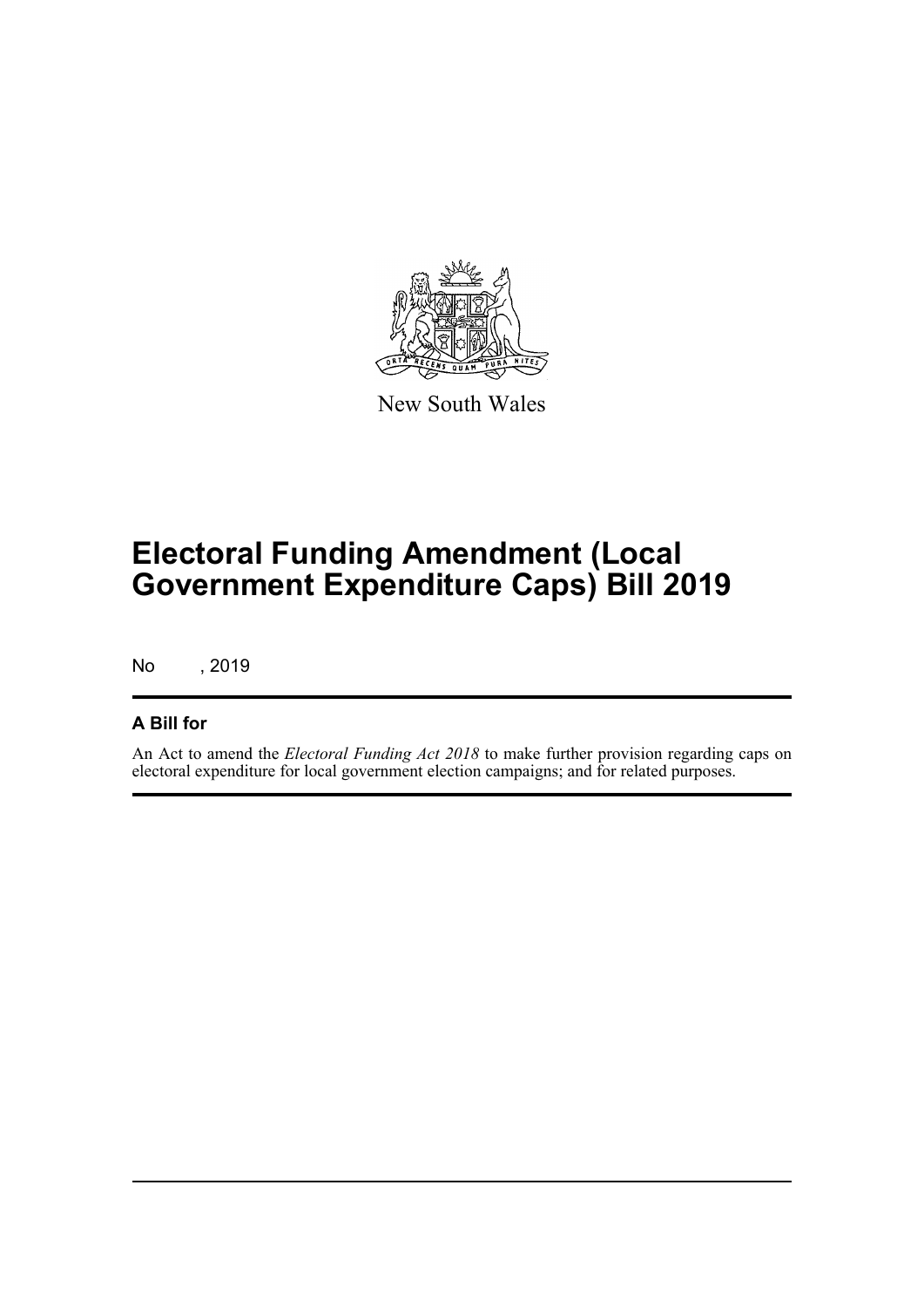<span id="page-4-1"></span><span id="page-4-0"></span>

| The Legislature of New South Wales enacts—                                                   |        |
|----------------------------------------------------------------------------------------------|--------|
| Name of Act                                                                                  | 2      |
| This Act is the Electoral Funding Amendment (Local Government Expenditure<br>Caps) Act 2019. | 3<br>4 |
| <b>Commencement</b>                                                                          | 5      |
| This Act commences on the date of assent to this Act.                                        | 6      |
|                                                                                              |        |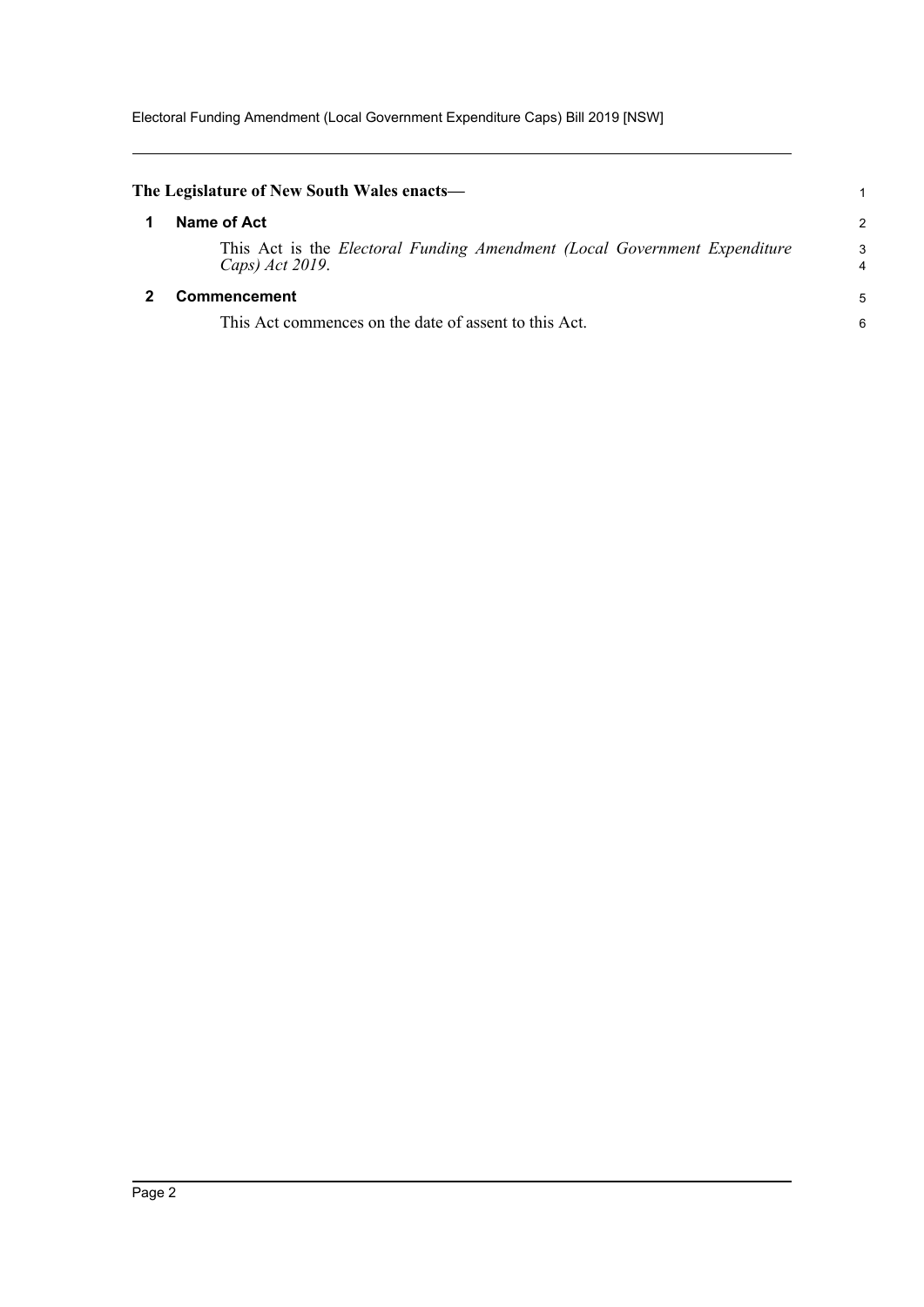<span id="page-5-0"></span>

|       | <b>Schedule 1</b> |                                                                                     |         | <b>Amendment of Electoral Funding Act 2018 No 20</b>                                                                                                                                                                                                                                                                                                                                                                                                    | 1                                |  |  |
|-------|-------------------|-------------------------------------------------------------------------------------|---------|---------------------------------------------------------------------------------------------------------------------------------------------------------------------------------------------------------------------------------------------------------------------------------------------------------------------------------------------------------------------------------------------------------------------------------------------------------|----------------------------------|--|--|
| $[1]$ |                   | <b>Section 4 Definitions</b>                                                        |         |                                                                                                                                                                                                                                                                                                                                                                                                                                                         | $\boldsymbol{2}$                 |  |  |
|       |                   |                                                                                     |         | Insert in alphabetical order—                                                                                                                                                                                                                                                                                                                                                                                                                           | 3                                |  |  |
|       |                   |                                                                                     |         | <b>Electoral Commissioner</b> means the person for the time being holding or acting<br>in the office of Electoral Commissioner under the <i>Electoral Act 2017</i> .                                                                                                                                                                                                                                                                                    | 4<br>5                           |  |  |
| $[2]$ |                   | Sections 31 and 31A                                                                 |         |                                                                                                                                                                                                                                                                                                                                                                                                                                                         | 6                                |  |  |
|       |                   |                                                                                     |         | Omit section 31. Insert instead—                                                                                                                                                                                                                                                                                                                                                                                                                        | 7                                |  |  |
|       | 31                | Applicable caps on electoral expenditure for local government election<br>campaigns |         |                                                                                                                                                                                                                                                                                                                                                                                                                                                         |                                  |  |  |
|       |                   | (1)                                                                                 | General |                                                                                                                                                                                                                                                                                                                                                                                                                                                         | 10                               |  |  |
|       |                   |                                                                                     |         | The applicable caps on electoral expenditure for a local government election<br>campaign are as provided by this section, as modified by section 32<br>(Aggregation of applicable caps—local government election campaigns).<br>Note. This Act does not apply to an election of mayor by councillors-see the definition<br>of local government election in section 4.                                                                                   | 11<br>12<br>13<br>14<br>15       |  |  |
|       |                   | (2)                                                                                 |         | <b>Parties with candidates</b>                                                                                                                                                                                                                                                                                                                                                                                                                          | 16                               |  |  |
|       |                   |                                                                                     |         | For a local government general election or by-election for a local government<br>area or ward, the applicable cap for a party that endorses a candidate for the<br>election (including a candidate for mayor) or a group of candidates for election<br>as councillor (including a group that includes a candidate for mayor) for<br>electoral expenditure for the candidate or group is the amount of the applicable<br>cap for the candidate or group. | 17<br>18<br>19<br>20<br>21<br>22 |  |  |
|       |                   | (3)                                                                                 |         | Candidates and groups (other than groups including mayoral candidates)                                                                                                                                                                                                                                                                                                                                                                                  | 23                               |  |  |
|       |                   |                                                                                     | is—     | For a local government general election or by-election for a local government<br>area or ward, the applicable cap for a candidate (other than a candidate for<br>mayor) or a group of candidates for election as councillor (other than a group<br>that includes a candidate for mayor), whether or not endorsed by any party,                                                                                                                          | 24<br>25<br>26<br>27<br>28       |  |  |
|       |                   |                                                                                     | (a)     | \$6,000—where the number of enrolled electors for the local<br>government area or ward concerned for the election is 5,000 or fewer,<br>and                                                                                                                                                                                                                                                                                                             | 29<br>30<br>31                   |  |  |
|       |                   |                                                                                     | (b)     | \$10,000—where the number of enrolled electors for the local<br>government area or ward concerned for the election is more than 5,000<br>but fewer than 10,001, and                                                                                                                                                                                                                                                                                     | 32<br>33<br>34                   |  |  |
|       |                   |                                                                                     | (c)     | \$18,000—where the number of enrolled electors for the local<br>government area or ward concerned for the election is more than 10,000<br>but fewer than 20,001, and                                                                                                                                                                                                                                                                                    | 35<br>36<br>37                   |  |  |
|       |                   |                                                                                     | (d)     | \$25,000—where the number of enrolled electors for the local<br>government area or ward concerned for the election is more than 20,000<br>but fewer than 30,001, and                                                                                                                                                                                                                                                                                    | 38<br>39<br>40                   |  |  |
|       |                   |                                                                                     | (e)     | \$36,000—where the number of enrolled electors for the local<br>government area or ward concerned for the election is more than 30,000<br>but fewer than 50,001, and                                                                                                                                                                                                                                                                                    | 41<br>42<br>43                   |  |  |
|       |                   |                                                                                     | (f)     | \$46,000—where the number of enrolled electors for the local<br>government area or ward concerned for the election is more than 50,000<br>but fewer than 75,001, and                                                                                                                                                                                                                                                                                    | 44<br>45<br>46                   |  |  |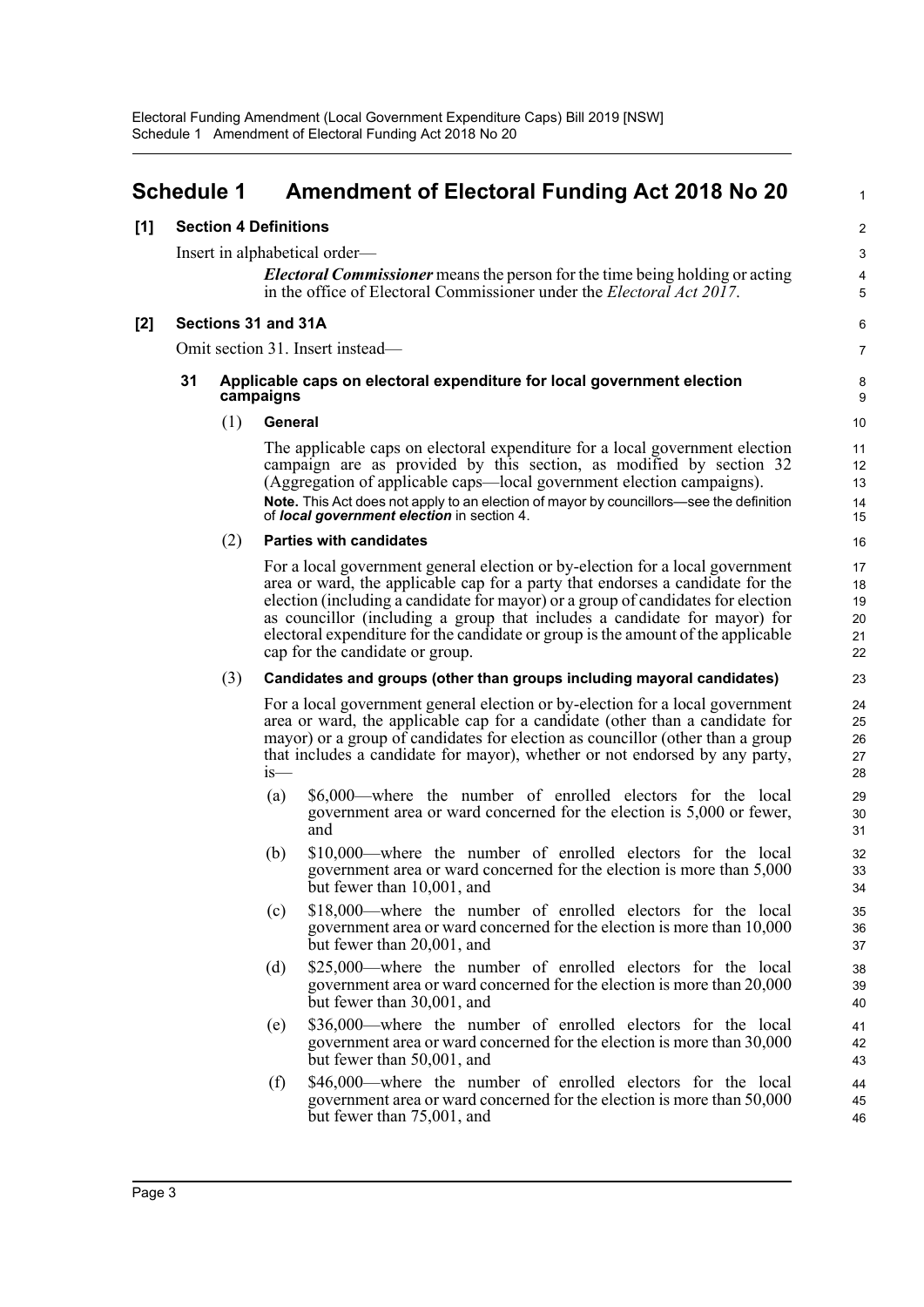(g) \$63,500—where the number of enrolled electors for the local government area or ward concerned for the election is more than 75,000 but fewer than 125,001, and

(h) \$72,000—where the number of enrolled electors for the local government area or ward concerned for the election is more than 125,000.

#### (4) **Mayoral candidates (and groups including mayoral candidates)**

For a local government general election or by-election, the applicable cap for a candidate for mayor or a group of candidates that includes a candidate for mayor is—

- (a) where the local government area concerned is divided into wards—the sum of the following—
	- (i) 100% of the applicable cap for a candidate for election as councillor in a ward of the local government area,
	- (ii) 25% of the applicable cap for a candidate for election as councillor in each of the other wards of the local government area, and

**Note.** See section 31A(5) regarding the determination of the *number of enrolled electors for a ward* and, in particular, section 31A(5)(b) which provides that the number of enrolled electors for a ward in a local government area is the highest number of enrolled electors in any ward in that area.

(b) where the local government area concerned is not divided into wards— 125% of the applicable cap for a candidate for election as a councillor of the local government area (other than a candidate for mayor).

#### (5) **Third-party campaigners**

For a local government general election or by-election for a local government area or ward, the applicable cap for a third-party campaigner is the amount that is one-third of the applicable cap for a candidate for election as councillor (other than mayor) for the local government area or ward election concerned, but if the amount is not a whole number multiple of \$10, the amount is to be rounded up to the nearest whole number multiple of \$10.

#### (6) **Candidate running for mayor and councillor at same time**

For the avoidance of doubt, if a person is a candidate for mayor and a candidate for councillor (other than mayor) at the same general election (or a simultaneous by-election for mayor and by-election for councillor (other than mayor)), the applicable cap for the person is the relevant applicable cap for a candidate for mayor.

#### (7) **Indexation of capped amounts**

Each of the amounts referred to in this section is an adjustable amount that is to be adjusted for inflation as provided by Schedule 1.

#### **31A Meaning of "number of enrolled electors for local government area or ward"**

(1) For the purposes of section 31, the *number of enrolled electors for a local government area or ward* for an election for a local government area or ward is the number determined by the Electoral Commissioner in accordance with this section.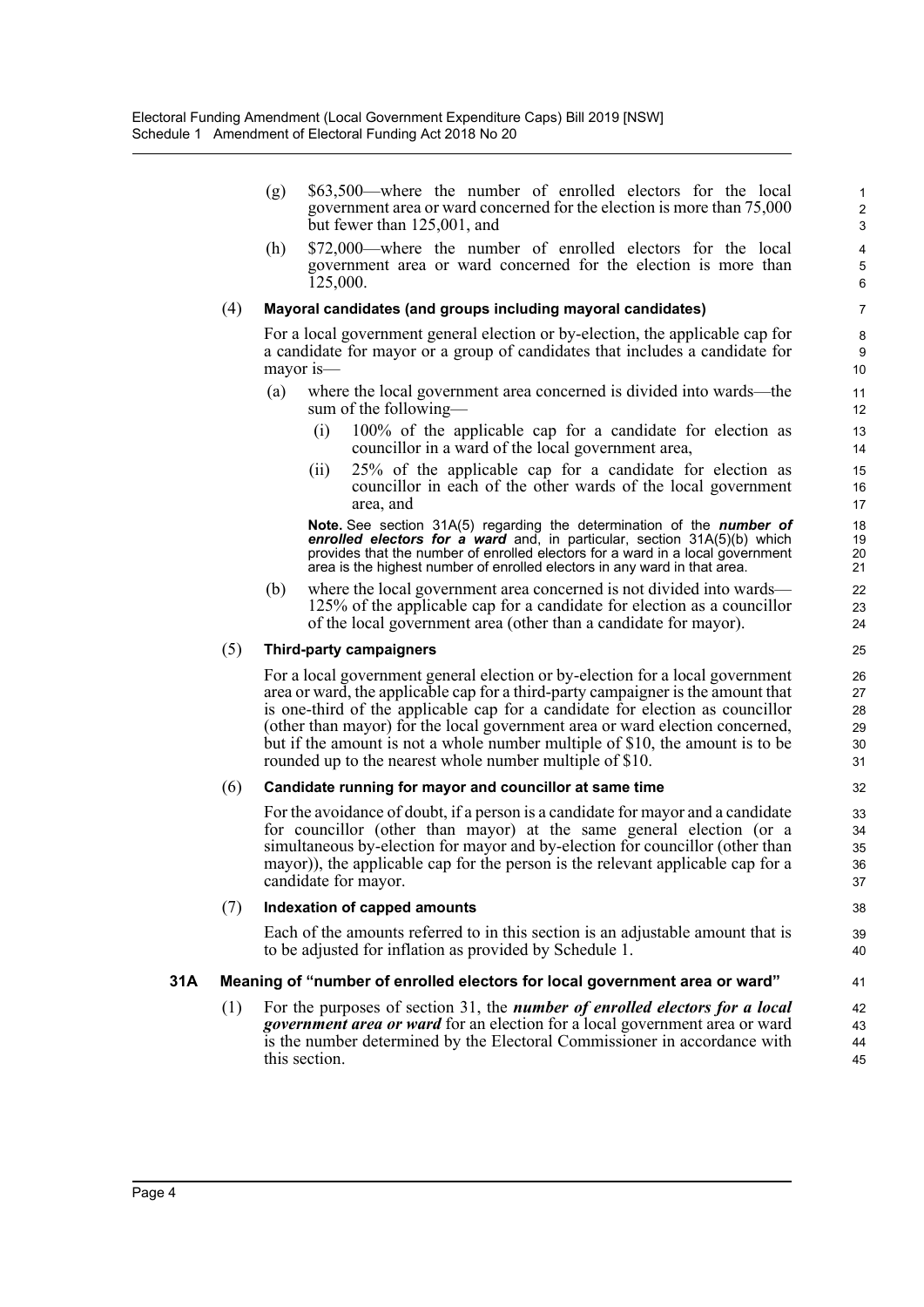#### (2) **Timing of determination**

The Electoral Commissioner is to make the determination as soon as is reasonably practicable after the following date in relation to an election for a local government area or ward—

- (a) in the case of an ordinary election of councillors under section  $287(1)$ of the *Local Government Act 1993* and any election of a mayor by the electors held on the same day—the date that is 12 months before the election day for the election,
- (b) in relation to any other election—the date that the election day for the election is first determined or specified by proclamation.

#### (3) **"Relevant date" for determination**

The *relevant date* for an election for a local government area or ward is—

- (a) in the case of an ordinary election of councillors under section  $287(1)$ of the *Local Government Act 1993* and any election of a mayor by the electors held on the same day—the date that is 12 months before the election day for the election, or
- (b) in relation to any other election—
	- (i) the date of the previous general election for the local government area concerned, or
	- (ii) if no general election for the local government area concerned has previously been held—the date that the election day for the election is first specified by proclamation.
- (4) The *number of enrolled electors for a local government area* for an election is the sum of the following as at the relevant date—
	- (a) the number of electors on the residential roll for the area,
	- (b) the number of electors on the non-residential roll and the roll of occupiers and ratepaying lessees for the area who must vote at the election if the election is contested.

**Note.** See section 286 of the *Local Government Act 1993* and section 22 of the *City of Sydney Act 1988* regarding compulsory voting at local government elections.

#### (5) The *number of enrolled electors for a ward* for an election is to be determined as follows—

- (a) the sum of the following for each ward in the local government area concerned as at the relevant date is to be calculated—
	- (i) the number of electors on the residential roll for the ward,
	- (ii) the number of electors on the non-residential roll and the roll of occupiers and ratepaying lessees for the ward who must vote at the election if the election is contested, **Note.** See section 286 of the *Local Government Act 1993* and section 22 of the *City of Sydney Act 1988* regarding compulsory voting at local government elections.
- (b) the number of enrolled electors for each ward in that local government area is the highest number calculated under paragraph (a).
- (6) The general manager of a local council is, on request, to provide the Electoral Commissioner with the latest copy of the non-residential roll and of the roll of occupiers and ratepaying lessees for the purposes of this section.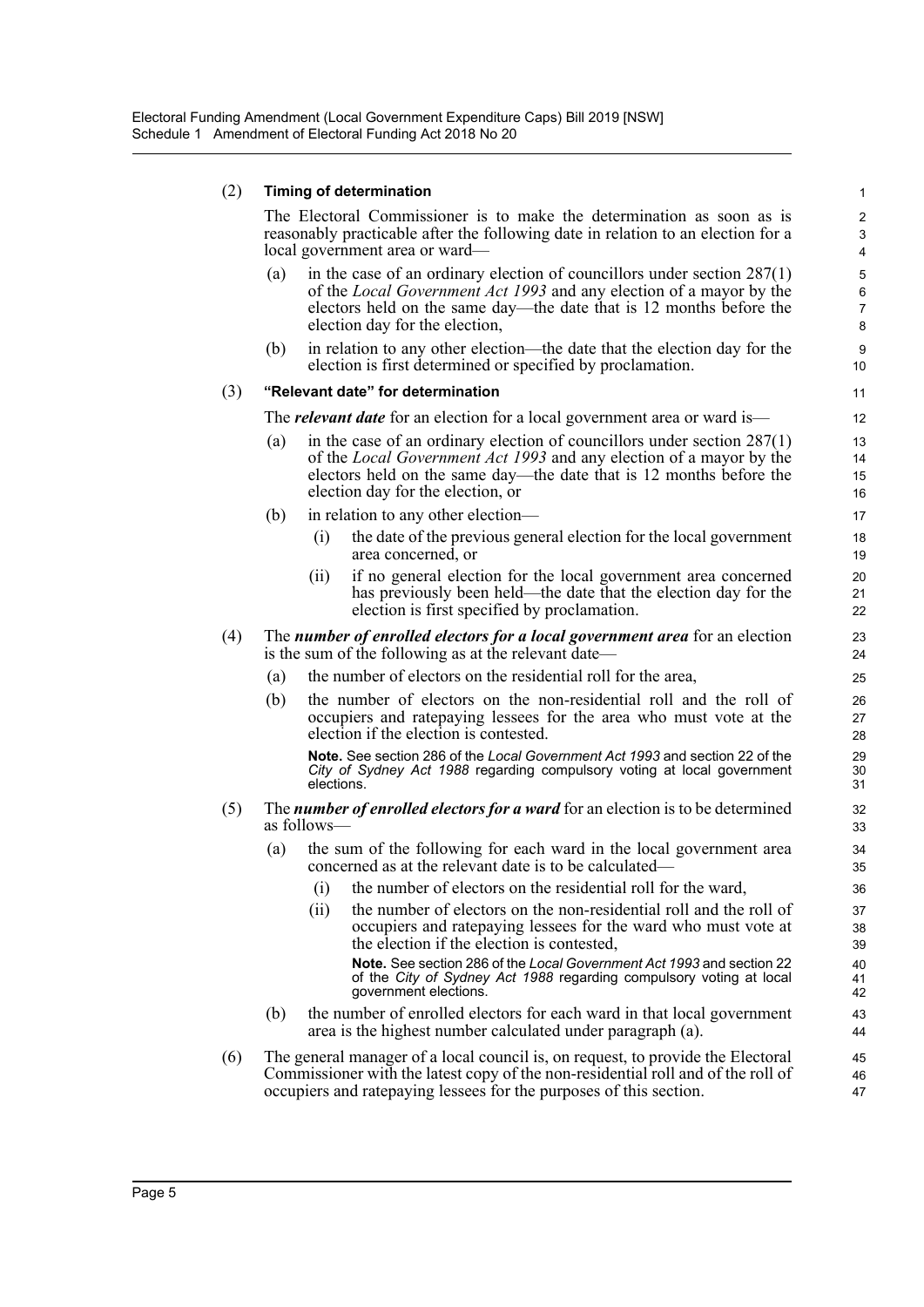|                     | (7)           |     | Electoral Commission to publish number of enrolled electors for elections                                                                                                                                                                                                                                                                    | 1                                    |
|---------------------|---------------|-----|----------------------------------------------------------------------------------------------------------------------------------------------------------------------------------------------------------------------------------------------------------------------------------------------------------------------------------------------|--------------------------------------|
|                     |               |     | The Electoral Commission must, before the commencement of the capped<br>local government expenditure period for an election for a local government<br>area or ward, publish on its website the following information in relation to the<br>election-                                                                                         | $\mathbf 2$<br>$\mathsf 3$<br>4<br>5 |
|                     |               | (a) | the number of enrolled electors for the local government area or ward<br>determined in accordance with this section,                                                                                                                                                                                                                         | 6<br>$\overline{7}$                  |
|                     |               | (b) | the corresponding applicable caps that apply to the local government<br>area or ward.                                                                                                                                                                                                                                                        | 8<br>9                               |
|                     | (8)           |     | Electoral Commission to notify candidates of number of enrolled electors<br>for elections                                                                                                                                                                                                                                                    | 10<br>11                             |
|                     |               |     | The Electoral Commission, as soon as is reasonably practicable after the later<br>of the following occurs—                                                                                                                                                                                                                                   | 12<br>13                             |
|                     |               | (a) | the registration of a person as a candidate on a Local Government<br>Register of Candidates for an election under Part 7,                                                                                                                                                                                                                    | 14<br>15                             |
|                     |               | (b) | the determination of a number of enrolled electors at the election for a<br>local government area or ward for which a person is registered as a<br>candidate,                                                                                                                                                                                | 16<br>17<br>18                       |
|                     |               |     | is to provide the person with the following information in relation to the<br>election-                                                                                                                                                                                                                                                      | 19<br>20                             |
|                     |               | (c) | the number of enrolled electors for the local government area or ward<br>determined in accordance with this section,                                                                                                                                                                                                                         | 21<br>22                             |
|                     |               | (d) | the corresponding applicable caps that apply to the local government<br>area or ward.                                                                                                                                                                                                                                                        | 23<br>24                             |
|                     | (9)           |     | Regulations may deal with determinations and redeterminations in certain<br>circumstances                                                                                                                                                                                                                                                    | 25<br>26                             |
|                     |               |     | The regulations may deal with the following—                                                                                                                                                                                                                                                                                                 | 27                                   |
|                     |               | (a) | failures by general managers of local councils to comply with requests<br>for copies of rolls under this section,                                                                                                                                                                                                                            | 28<br>29                             |
|                     |               | (b) | the redetermination of the number of enrolled electors for a local<br>government area or ward if the local council concerned divides its area<br>into wards, abolishes all its wards, changes its number of wards or alters<br>its ward boundaries,                                                                                          | 30<br>31<br>32<br>33                 |
|                     |               | (c) | the provision of information to the Electoral Commissioner by general<br>managers of local councils,                                                                                                                                                                                                                                         | 34<br>35                             |
|                     |               | (d) | the determination or redetermination of the number of enrolled electors<br>for a local government area or ward for an election if the election is<br>delayed or postponed (including, without limitation, a delay or<br>postponement of an election under section 288 or Part 6A of Chapter 10<br>of the <i>Local Government Act 1993</i> ). | 36<br>37<br>38<br>39<br>40           |
| $\bm{\mathsf{[3]}}$ |               |     | Section 32 Aggregation of applicable caps—local government election campaigns                                                                                                                                                                                                                                                                | 41                                   |
|                     |               |     | Insert "for a candidate or group of candidates" after "an elected member" in section 32(1).                                                                                                                                                                                                                                                  | 42                                   |
| [4]                 | Section 32(1) |     |                                                                                                                                                                                                                                                                                                                                              | 43                                   |
|                     |               |     | Insert "for the candidate or group" after "or elected member" where firstly occurring.                                                                                                                                                                                                                                                       | 44                                   |
| $\bm{\mathsf{[5]}}$ | Section 32(2) |     |                                                                                                                                                                                                                                                                                                                                              | 45                                   |
|                     |               |     | Omit "(other than a member of the group who is a candidate for mayor)".                                                                                                                                                                                                                                                                      | 46                                   |

 $[4]$ 

[5]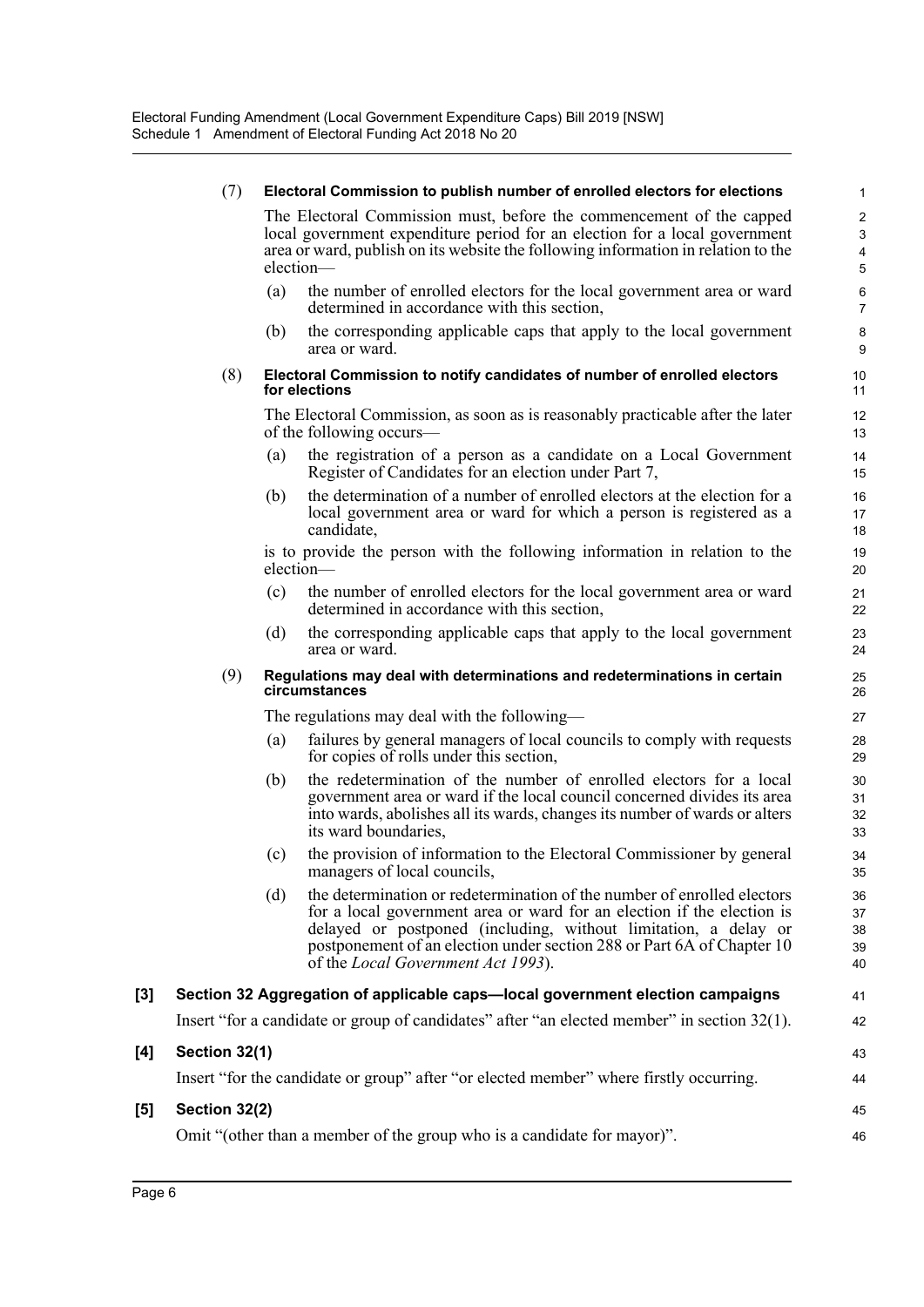|                  | Insert instead "(including a member of the group who is a candidate for mayor)". |                                                                                                                                                                                                                                                                                                                                                                                                                                      |                                                                      |  |  |
|------------------|----------------------------------------------------------------------------------|--------------------------------------------------------------------------------------------------------------------------------------------------------------------------------------------------------------------------------------------------------------------------------------------------------------------------------------------------------------------------------------------------------------------------------------|----------------------------------------------------------------------|--|--|
| [6]              | Section 32(2A)                                                                   |                                                                                                                                                                                                                                                                                                                                                                                                                                      |                                                                      |  |  |
|                  | Insert after section $32(2)$ —                                                   |                                                                                                                                                                                                                                                                                                                                                                                                                                      |                                                                      |  |  |
|                  | (2A)                                                                             | For the avoidance of doubt, for the purposes of subsection $(2)$ , electoral<br>expenditure incurred by a candidate includes electoral expenditure incurred<br>for the candidate by a party that endorsed the candidate as referred to in<br>subsection (4).                                                                                                                                                                         | $\overline{\mathbf{4}}$<br>$\overline{5}$<br>$\,6$<br>$\overline{7}$ |  |  |
| $\left[7\right]$ | Section 32(3)                                                                    |                                                                                                                                                                                                                                                                                                                                                                                                                                      | $\bf 8$                                                              |  |  |
|                  | campaign".                                                                       | Insert "for a candidate or group of candidates" after "a local government election                                                                                                                                                                                                                                                                                                                                                   | $\boldsymbol{9}$<br>10                                               |  |  |
| [8]              | Section 32(3)(a)                                                                 |                                                                                                                                                                                                                                                                                                                                                                                                                                      |                                                                      |  |  |
|                  |                                                                                  | Insert "for the candidate or group" after "the local government election campaign".                                                                                                                                                                                                                                                                                                                                                  | 12                                                                   |  |  |
| [9]              | Section 32(3)(b)                                                                 |                                                                                                                                                                                                                                                                                                                                                                                                                                      | 13                                                                   |  |  |
|                  |                                                                                  | Insert "for the candidate or group" after "elected member".                                                                                                                                                                                                                                                                                                                                                                          | 14                                                                   |  |  |
| [10]             | Section 32(4)-(7)                                                                |                                                                                                                                                                                                                                                                                                                                                                                                                                      | 15                                                                   |  |  |
|                  | Insert after section $32(3)$ —                                                   |                                                                                                                                                                                                                                                                                                                                                                                                                                      |                                                                      |  |  |
|                  | (4)                                                                              | Aggregation of expenditure of candidates, groups, parties and associated<br>entities                                                                                                                                                                                                                                                                                                                                                 | 17<br>18                                                             |  |  |
|                  |                                                                                  | Electoral expenditure incurred by a candidate or a group of candidates that is<br>of or less than the amount specified in section 31 for the candidate or group is<br>to be treated as expenditure that exceeds the applicable cap if that expenditure<br>and electoral expenditure for the candidate or group by a party that endorsed<br>the candidate or group exceed the applicable cap specified for the candidate or<br>group. | 19<br>20<br>21<br>22<br>23<br>24                                     |  |  |
|                  | (5)                                                                              | Electoral expenditure incurred by a party for a candidate or group of<br>candidates endorsed by the party that is of or less than the amount specified in<br>section 31 for the party is to be treated as expenditure that exceeds the<br>applicable cap if that expenditure and electoral expenditure that is incurred by<br>the candidate or group exceed the applicable cap specified for the party.                              | 25<br>26<br>27<br>28<br>29                                           |  |  |
|                  | (6)                                                                              | For the purposes of subsections $(4)$ and $(5)$ , electoral expenditure incurred by<br>a party for an election for a candidate or group of candidates includes electoral<br>expenditure incurred by the following persons or bodies for the election for the<br>candidate or group-                                                                                                                                                  | 30<br>31<br>32<br>33                                                 |  |  |
|                  |                                                                                  | an associated entity of the party,<br>(a)                                                                                                                                                                                                                                                                                                                                                                                            | 34                                                                   |  |  |
|                  |                                                                                  | an associated entity of an elected member who is a member of the party.<br>(b)                                                                                                                                                                                                                                                                                                                                                       | 35                                                                   |  |  |
|                  | (7)                                                                              | The regulations may make provision for or with respect to the apportionment<br>of electoral expenditure incurred by a party for candidates or groups of<br>candidates endorsed by the party among those candidates or groups for the<br>purposes of this section.                                                                                                                                                                    | 36<br>37<br>38<br>39                                                 |  |  |
| $[11]$           |                                                                                  | Schedule 2 Savings, transitional and other provisions                                                                                                                                                                                                                                                                                                                                                                                | 40                                                                   |  |  |
|                  |                                                                                  | Insert after Part 2 of the Schedule-                                                                                                                                                                                                                                                                                                                                                                                                 | 41                                                                   |  |  |
|                  |                                                                                  |                                                                                                                                                                                                                                                                                                                                                                                                                                      |                                                                      |  |  |